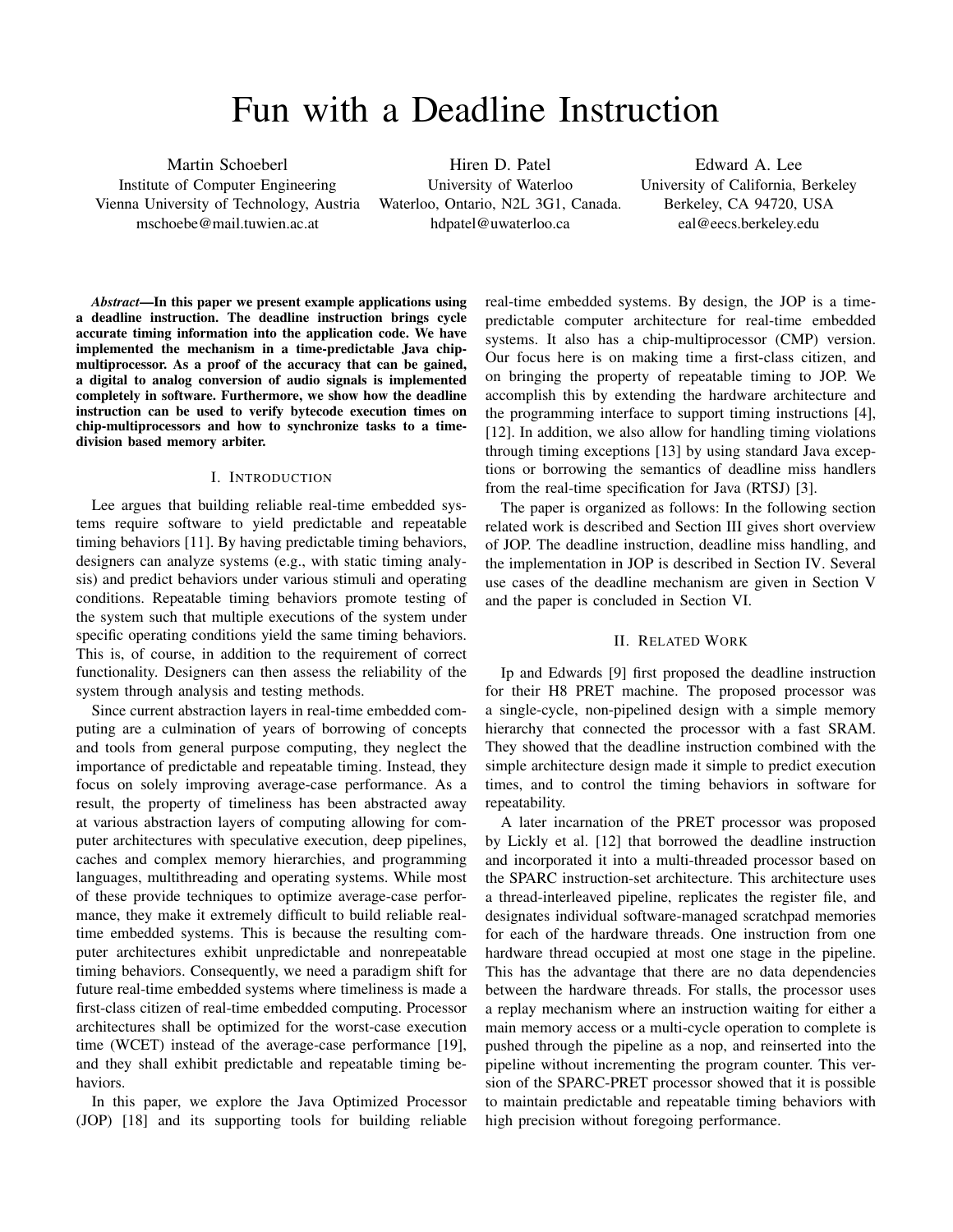The Virtual Simple Architecture (VISA) of Mueller at al. [\[1\]](#page-4-1) enabled hard real-time tasks operation on unpredictable processors. The processor can be operated in two modes: in super-scalar mode and as a simple, analyzable in-order pipeline. The real-time tasks are split into subtasks and each subtask gets a deadline assigned. The execution of real-time tasks starts in the advanced processing mode and if a deadline is missed, the processor is switched to the simple mode. The individual deadlines have to be set so that there is enough slack time after missing a subtask's deadline so that this subtask and all following subtasks can be executed in the slow mode without missing the final task deadline. The advantage of this architecture is, that in most cases the advanced mode will finish in time and leave processing time for non-real-time tasks. In contrast, the deadline instruction provides detailed timing control in software, and not just task completion times. Unlike VISA, PRET allows programmers to explicitly control the timing in software.

Andalam et al. [\[2\]](#page-4-2) adopt the PRET philosophy [\[5\]](#page-5-8) and propose a synchronous language extension for C called PRET-C. This extension supports synchronous concurrency, timing constructs to control logical time, and preemption. While this is a step toward the right direction for language design, the deadline instruction works on the processor clock cycle or physical time, which in the PRET-C language is not possible as yet.

The XMOS [\[14\]](#page-5-9) processor architecture and tools support many of the PRET principles. Their XCore chip implements a thread-interleaved pipeline architecture with direct access to a fast SRAM. They also provide round-robin thread scheduling as in [\[12\]](#page-5-4), but allow for another mode to switch out threads waiting on I/O or off-chip memory accesses. Their XCore can be tiled with other XCore processors through an interconnect. They also developed a language called XC, which allows for explicit control over timing.

#### III. A TIME-PREDICTABLE JAVA PROCESSOR

<span id="page-1-0"></span>We evaluate the concept of a deadline instruction in the context of a time-predictable Java processor, called JOP [\[18\]](#page-5-2). JOP is an implementation of the Java virtual machine (JVM) in hardware and the primary implementation technology is in a field-programmable gate array (FPGA). JOP is open-source and the design is available from [http://www.jopdesign.com/.](http://www.jopdesign.com/)

The primary design constraint of JOP is time-predictable execution of real-time Java programs. JOP targets the future safety-critical specification for Java [\[7\]](#page-5-10). Execution time of bytecodes, the instructions of the JVM, can be predicted with cycle accuracy. Therefore, the low-level part of worst-case execution time (WCET) analysis is greatly simplified. The distribution of the JOP project includes a WCET analysis tool [\[22\]](#page-5-11), [\[8\]](#page-5-12).

JOP is also used as a basis for research on time-predictable chip-multiprocessing (CMP) [\[15\]](#page-5-13). A time-division multiple access (TDMA) based arbiter for the main memory isolates the timing behavior of the different cores. With the known, static schedule the memory access time can be predicted Listing 1. Deadline exception generated in Java

<span id="page-1-2"></span>public void deadWait(int time) throws DeadlineMissed {

```
sys.deadLine = time;
if (sys.missedDeadline) {
   throw new DeadlineMissed();
}
```
}

statically [\[16\]](#page-5-14). Therefore, WCET analysis for tasks running on individual cores in a JOP CMP system is still possible.

#### IV. THE DEADLINE INSTRUCTION

<span id="page-1-1"></span>A deadline instruction brings time semantics into the application program. In the simplest case, the deadline instruction delays execution until a specified time in the future. Compared to simple timers, this instruction allows expressing timing constraints in the application code with clock cycle accuracy.

For code with variable execution time the deadline instruction can be used to enforce a maximum execution time of a code block. Therefore, when the worst-case execution time (WCET) of these blocks is known, the deadline can be set to those values, or higher – assuming single threaded execution. However, when the WCET estimate is wrong (or unknown) deadlines can be missed. The possible options on deadline misses are described in the next section.

# *A. Deadline Violation*

What happens on a deadline violation? Four options exist: (1) ignore the missed deadline, (2) set an overrun status bit, (3) throw an exception, or (4) invoke a deadline miss handler. For hard real-time systems, which undergo a rigid certification process, one can argue that deadline misses are avoided by design. This is the approach taken by the upcoming specification for safety-critical Java [\[7\]](#page-5-10). Polling a status register to query if the deadline was missed is similar to the return value of waitForNextPeriod() in the RTSJ [\[3\]](#page-5-6). It is up to the application programmer to decide if the miss is handled by the application code.

Generation of a Java exception allows handling of deadline misses in the application. We can generate checked or unchecked exceptions in the hardware. Unchecked exceptions are for events that indicate an abnormal program flow (e.g., division by zero). They can be caught, but the application can also decide to not handle that exception. In that case the thread is terminated. Checked exceptions force the programmer to handle the exception. Those exceptions can only be declared at method bodies. Therefore, we have to wrap the deadline instruction into a method. Generation of a checked exception can be implemented in Java with the status polling approach, as shown in Listing [1.](#page-1-2)

The main drawback of handling the deadline miss in the application code is that on a deadline miss the processor is forced to even execute more code, probably worsen the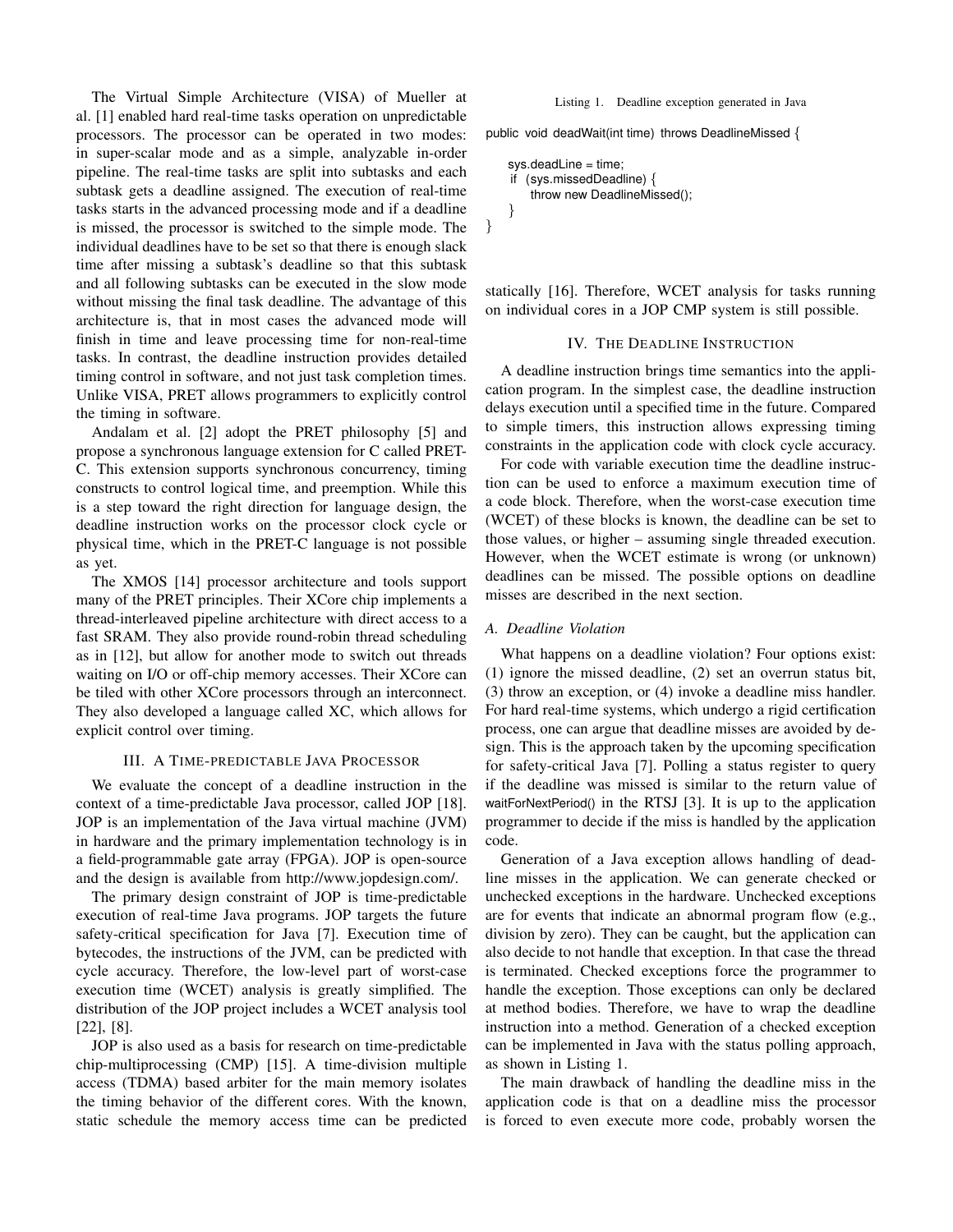situation. Another option is to use explicit deadline miss handlers. Deadline miss handlers are available in the RTSJ when the optional feature of deadline monitoring is implemented. The miss handler can be a task with its own scheduling parameters. The priority can be higher than the application task that generated the deadline violation or it can be lower to defer the action taken on a miss. If the miss handler is implemented as a first level interrupt handler, the overhead of a scheduler decision can be avoided and the miss handler runs at top priority. An advantage of the miss handler is that the error handling is not interleaved with application code. Furthermore, a single handler can be used for all deadline instructions in the application. Perhaps there is a degraded application mode available and the miss handler triggers this mode on any deadline miss, or a simple reboot of the system is the appropriate action to take.

The above discussed suggestions, except RTSJ miss handlers, have a main drawback: the deadline miss is detected at the end of execution of the code block, but not at the actual miss time. The deadbranch instruction, as presented in [\[13\]](#page-5-5), provides a mechanism to setup a timer before the execution of the code that will raise an exception when the timer expires. The end of the code block under the deadline control has to reset the timer with a deadload instruction. A combination of deadline monitoring and maximum execution time enforcement results in following code pattern:

```
time = sys.cntInt + 1000;try {
   sys.setTimeout = time;
    // do the work
   sys.deadLine = time;
} catch (DeadlineMiss dm) {
    // handle deadline miss
}
```
The first statement queries the current time and adds the maximum allowed execution time (which equals the deadline). Setting of the timeout value starts the timer that will throw a hardware generated exception (DeadlineMiss) when not reset. At the end of the code block under timer control, the access to the deadLine register will stop the timeout counter and stall until the deadline is reached.

## *B. Implementation*

We have implemented a semantic equivalent to the deadline instruction as proposed in [\[12\]](#page-5-4). Instead of changing the instruction set of JOP, we have implemented an I/O device for the cycle accurate delay. The time value for the delay until is written to that I/O device and the device delays the acknowledge signal until the deadline. Therefore, the write instruction is delayed. This simple device is independent of the processor and can be used in any architecture where an I/O request needs an acknowledgement.

The deadline device is implemented within the system I/O device that contains a cycle counter, a 1 MHz counter, the timer interrupt logic, and the watchdog. The deadline device uses the cycle counter. Therefore, the timing granularity is a single clock cycle.

I/O devices on JOP are mapped to so called *hardware objects* [\[21\]](#page-5-15). A hardware object represents an I/O device as a plain Java object. Field read and write access are actual I/O register read and write access. The following code shows how to obtain a hardware object for the system device, read out the current processor clock tick, and perform the deadline operation.

SysDevice sys = IOFactory.getFactory().getSysDevice();

int time = sys. cntlnt; time += 1000; sys.deadLine = time;

The first instruction requests a reference to the system device hardware object. This object (sys) is accessed to read out the current value of the clock cycle counter. The deadline is set to 1000 cycles after the current time and the assignment sys.deadline = time writes the deadline time stamp into the I/O device and blocks until that time.

Deadline miss handlers can be implemented on JOP with the programmable timer interrupt. The interrupt handler can be implemented in Java as a Runnable() [\[20\]](#page-5-16).

# *C. Deadline Mechanism in Software*

The deadline mechanism can be implemented on standard processors completely in software as long as a timer tick or clock cycle counter is available. A simple busy wait till the deadline expires gives the best resolution. The following code, equivalent to the former code fragment, shows this busy loop in the context of JOP:

SysDevice sys = IOFactory.getFactory().getSysDevice();

```
int time = sys. cntlnt;
time += 1000;
while (time - sys.cntlnt >= 0) {
    ;
}
```
The subtraction of the current counter value from the timeout value and the comparison against 0 allows using an overflowing counter. For a counter width of *n* bits, the maximum relative timeout is  $2^{n-1} - 1$  cycles.

With a busy waiting loop, polling the clock cycle counter, the jitter of the deadline will be in the order of a few cycles. Some of the example use cases of the deadline mechanism, as described in the next section, will not tolerate this jitter.

Implementation of deadline monitoring on standard processors requires a timer that can raise an interrupt on expiration. Depending on the operating system, the actual execution latency of the miss handler can be in the order of several thousand cycles [\[20\]](#page-5-16).

## V. USAGE EXAMPLES

<span id="page-2-0"></span>A cycle accurate delay – the deadline instruction – can be used for many different applications: e.g., generation of timed I/O operations, WCET measurements of code fragments running on a TDMA based CMP system, using time for communication synchronization, and synchronizing tasks to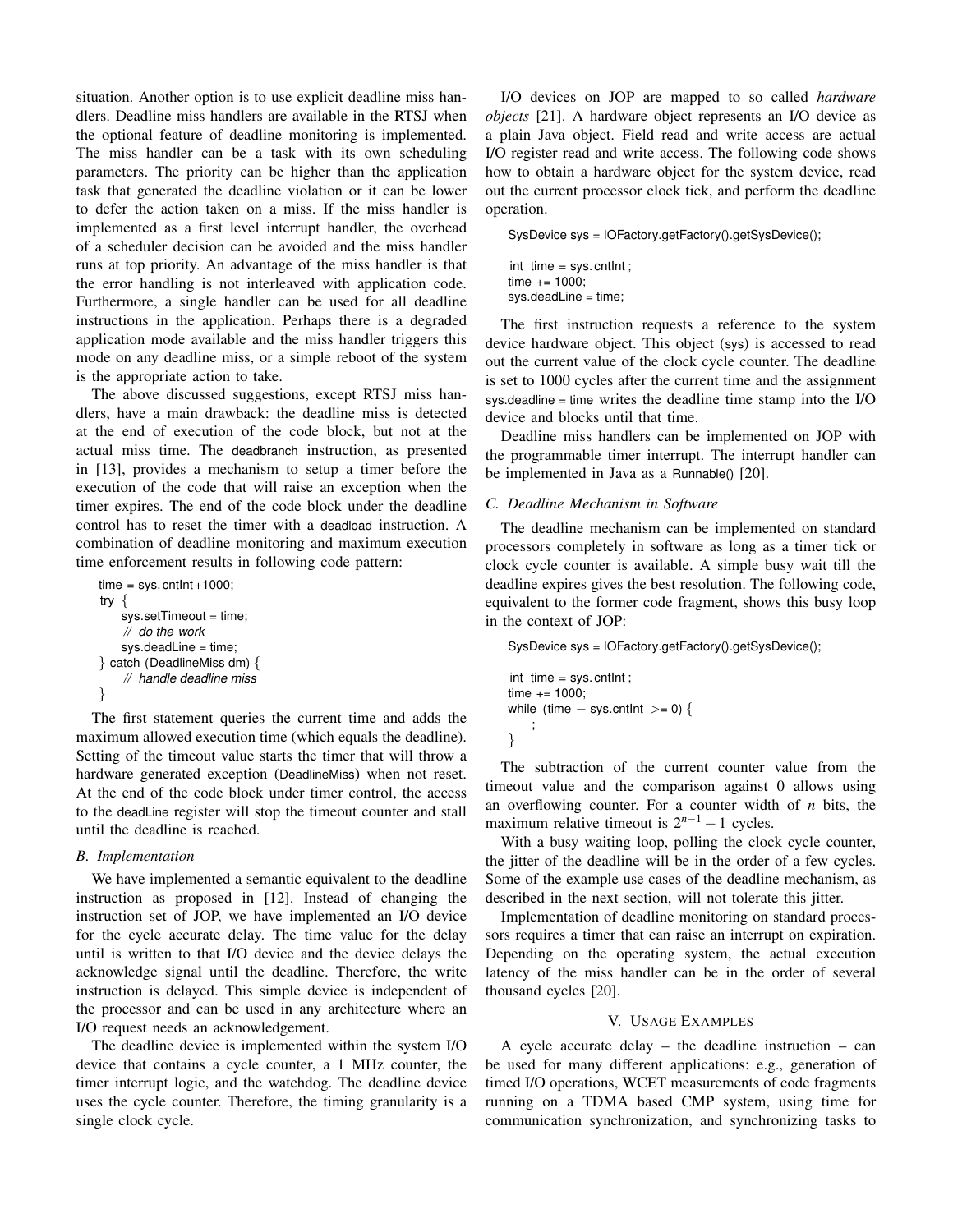

<span id="page-3-0"></span>Fig. 1. A 1 MHz signal generated in software with the help of a deadline instruction

a TDMA based arbiter for single path programming. We describe a few application examples in this section.

#### *A. Evaluation*

As a first test of the achievable timing resolution we generate a 1 MHz signal and measure the resulting frequency with an Agilent Technologies DSO6034A oscilloscope. Figure [1](#page-3-0) shows the result. From the measurement we see that the generated frequency is exact (within the measurement resolution) and there is no jitter.

# *B. Audio Payback*

For the evaluation of the deadline instruction we have implemented a playback of audio signals. To challenge the implementation the audio samples are not sent to an off-chip DAC, but the DAC is completely implemented in software. With the help of the deadline instruction the application generates a cycle accurate pulse-width modulation (PWM) of the the audio signal. The signal is output on an I/O pin of the processor and a simple, passive 2nd order low-pass filter converts the PWM signal to the audio signal. Without any further amplification we use a standard head-set to evaluate the quality of the signal (listen to the music).

The code fragment in Listing [2](#page-3-1) shows the DAC loop. The loop contains two deadline instructions: the first one generates the sample period and the timeout value is increased in each iteration by the period in clock cycles; the second deadline instruction depends on the sample value and shifts the 1 to 0 transition within the period.

As a first audio experiment we generate a 1 kHz sawtooth signal. Figure [2](#page-3-2) shows the signal in yellow and the spectrum in magenta. The signal is sampled at 100 kHz by the oscilloscope. The spectrum is displayed logarithmic with 10 dB per octave, and 5 kHz per unit. A sawtooth signal contains even and odd harmonics with an amplitude of *A*/*n* for the harmonic *n*, which can be seen in the spectrum. Furthermore, we see



<span id="page-3-2"></span>Fig. 2. A 1 kHz Sawtooth signal and the analyzed spectrum up to 50 kHz

<span id="page-3-1"></span>Listing 2. A software DAC generating a PWM signal with the deadline instruction

final static int  $PERIOD = CLK$   $FREQ/44100$ ;

| for $(:.)$ {                  |                     |
|-------------------------------|---------------------|
| $time += PERIOD;$             | // converter period |
| off $=$ time $+$ getSample(); |                     |
| $sys.deadLine = time;$        |                     |
| $pwm.port = 1$ ;              | // high output      |
| $sys.deadLine = off;$         |                     |
| $pwm.port = 0$ ;              | // low output       |
|                               |                     |

two peaks around 44 kHz that represent the sample signal of 44.1 kHz. In the time domain we can see the sample signal superimposed on the sawtooth signal. It is out of the audio band and therefore not heard. However, due to non-linearity of the speakers, difference signals in the audio band can be produced. To avoid this interfering signal a higher order lowpass is needed or the sample frequency has to be increased with over-sampling. The resulting lower resolution (due to over-sampling) of the individual samples can be compensated with error propagation to the following samples, similar to the Floyd-Steinberg algorithm for image dithering [\[6\]](#page-5-17).

Implementing over-sampling for audio signals in software is probably beyond the processing power of JOP. However, for low-frequency DACs, which are used in control applications, over-sampling and the use of the deadline instruction is a valuable option.

#### *C. Instruction Measurement*

Pitter has implemented a CMP version of JOP with a TDMA based memory arbiter [\[15\]](#page-5-13). A static memory access schedule removes any time dependencies between tasks executed on different processor cores. With the known, static TDMA schedule the WCET of individual bytecodes that access memory can be analyzed. Pitter has extended the WCET tool of JOP [\[22\]](#page-5-11) to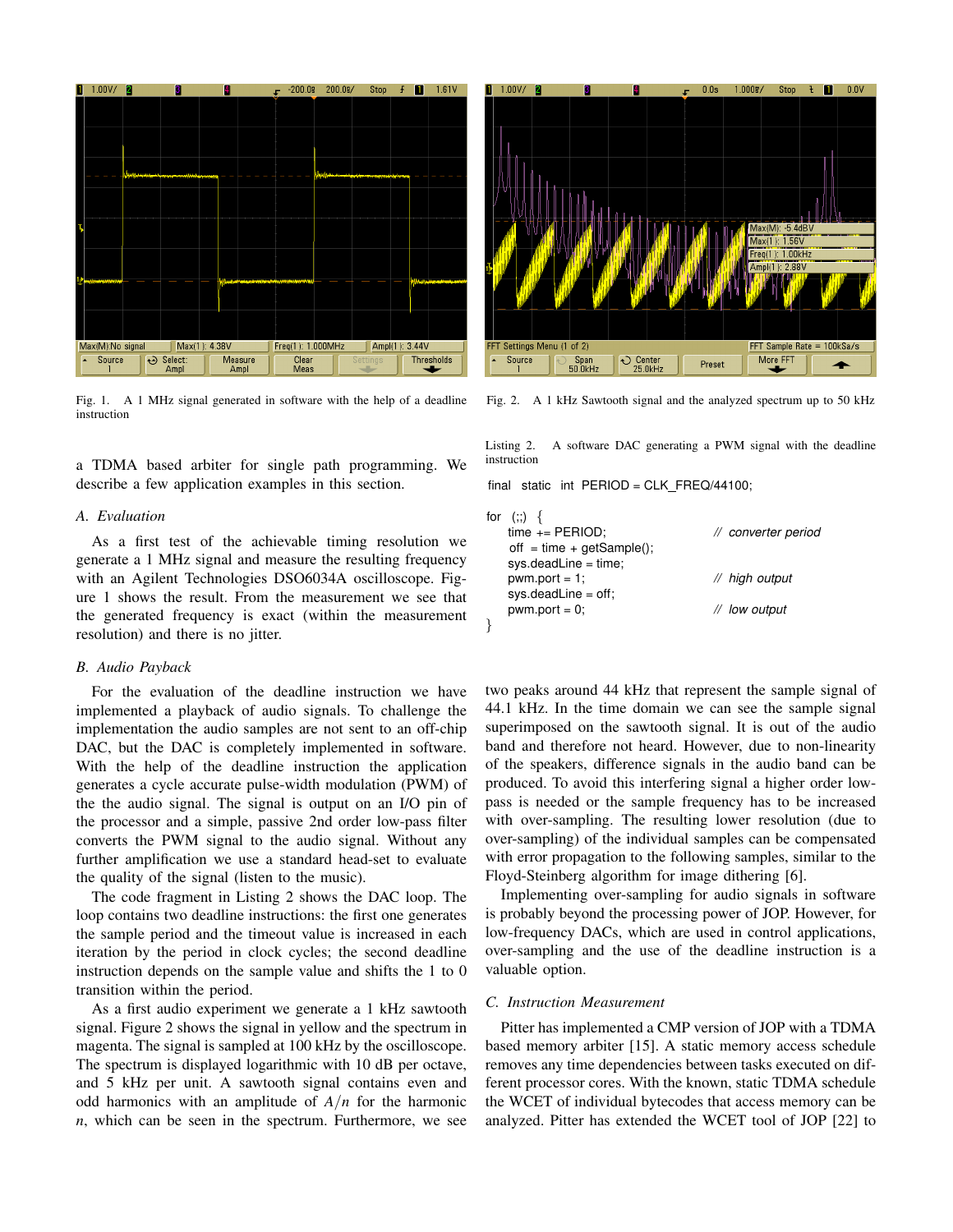<span id="page-4-3"></span>Listing 3. Bytecode execution time measurement on a TDMA based system

int  $a[] = new int [1];$ 

```
// A 0.1s interval in multiple of the TDMA round plus 1
int shift = CLOCK FREQ/10/(TDMA LENGTH)∗TDMA LENGTH+1;
```

```
// get measurement overhead
int time = Native.rd(Const.IO CNT);
time = Native.rd(Const.IO CNT)−time;
int off = time;
```

```
int start = sys. cntlnt + shift;
for (int i=0; i <TDMA LENGTH; ++i) {
   sys.deadLine = start;
    // measurement start
   time = Native.rd(Const.IO_CNT);
   a[0] = 1;// measurement stop
   time = Native.rd(Const.IO CNT)−time;
   System.out.println (time−off);
    start += shift;
}
```
include the TDMA schedule. Examples of bytecode execution times, dependent on the number of processor cores and the time slot length, are given in the appendix of his PhD thesis.

Static WCET analysis is the preferred methodology for real-time systems. However, experimental evaluation of the static analysis tool is needed to build confidence that the static analysis is correct. In the case of execution time of individual bytecodes, the experimental validation is not trivial. The actual execution time depends on the phasing between the start of the instruction and the TDMA arbitration schedule. A guaranteed execution and measurement of all possible phases of the bytecode under investigation just with a test program is practically impossible. Tests with random delays can give some confidence to the static analysis.

With a deadline instruction the generation of test cases of all possible phases is trivial. The code segment under investigation is started after a deadline instruction. The start time of a measurement is shifted, with respect to the TDMA schedule, one cycle each iteration – for a TDMA round of *n* cycles, the start time is a multiple of  $n+1$  cycles. After *n* measurements all possible phase relationships have been evaluated and the WCET of this code fragment is measured.

Listing [3](#page-4-3) shows the measurement of the execution time of bytecode iastore at all possible TDMA phases. For a three core CMP with a TDMA slot length of 6 cycles the TDMA schedule (*n*) is 18 cycles. The measured execution times of the code fragment are between 27 and 44 clock cycles. The measured code consists of following bytecodes:

iconst 0 iconst 1 iastore

The first two bytecodes execute in a single cycle – they don't access main memory. Therefore, the array store instruction takes between 25 and 42 clock cycles. The static WCET analysis of iastore for the measured CMP configuration results in 41 clock cycles. This is one cycle lower than the measured WCET. Therefore, we have to investigate the timing model of the JOP CMP configuration to find this error.

#### *D. Single-Path Programs on a CMP System*

Single-path programming is a methodology to eliminate all data dependent control decisions [\[17\]](#page-5-18). If-conversion with predicated instructions and loops with constant bounds are the key elements. Execution of single-path programs on not too complex processors results in constant execution time. Therefore, static WCET analysis can be substituted by mea-surements. In [\[10\]](#page-5-19) it has been shown that even processors with instruction caches deliver constant, and therefore repeatable, execution timing.

JOP, in a single processor setting, is time-predictable enough for the single-path programming paradigm. However, in a CMP configuration the execution time depends on the phasing of the task relative to the TDMA memory access schedule. The deadline instruction can be used to synchronize the task execution start with the TDMA schedule. Each start of a task has to be delayed till a start time that is a multiple of the TDMA schedule. For example, if three processors are used with a TDMA slot of 4 cycles, tasks are only allowed to start at multiples of 12 cycles. For single-path programming it does not matter at what phasing, relative to the TDMA schedule, the task starts as long as it starts every time at the same phasing. In that case the execution time can simply be measured. An evaluation of this approach is described in [\[23\]](#page-5-20).

# VI. CONCLUSION

<span id="page-4-0"></span>An application visible deadline instruction brings timing semantics into the application program. We have implemented a simple I/O device for a cycle accurate delay of the processor pipeline in the context of the Java processor JOP. The I/O device delays a write access to the timing port till the expiration of the target time. It can be used in any processor that stalls on an I/O access operation till the I/O acknowledgement.

The deadline mechanism can be used for various tasks. For example, it allows generation of cycle accurate I/O operations as we have shown with a software DAC to generate audio signals. We have also evaluated the deadline instruction in the context of a CMP system with a TDMA based memory arbiter. With this experiment we found an error in the execution time model for the JOP CMP system, which we have to further investigate. Furthermore, application tasks can be synchronized to the TDMA schedule with a cycle accurate delay.

#### **REFERENCES**

- <span id="page-4-1"></span>[1] Aravindh Anantaraman, Kiran Seth, Kaustubh Patil, E. Rotenberg, and F. Mueller. Virtual simple architecture (visa): exceeding the complexity limit in safe real-time systems. In *Computer Architecture, 2003. Proceedings. 30th Annual International Symposium on*, volume 31, 2 of *Computer Architecture News*, pages 350–361, New York, June 9–11 2003. ACM Press.
- <span id="page-4-2"></span>[2] S. Andalam, P. Roop, A. Girault, and C. Traulsen. PRET-C: A new language for programming precision timed architectures. Technical Report 6922, 2009.